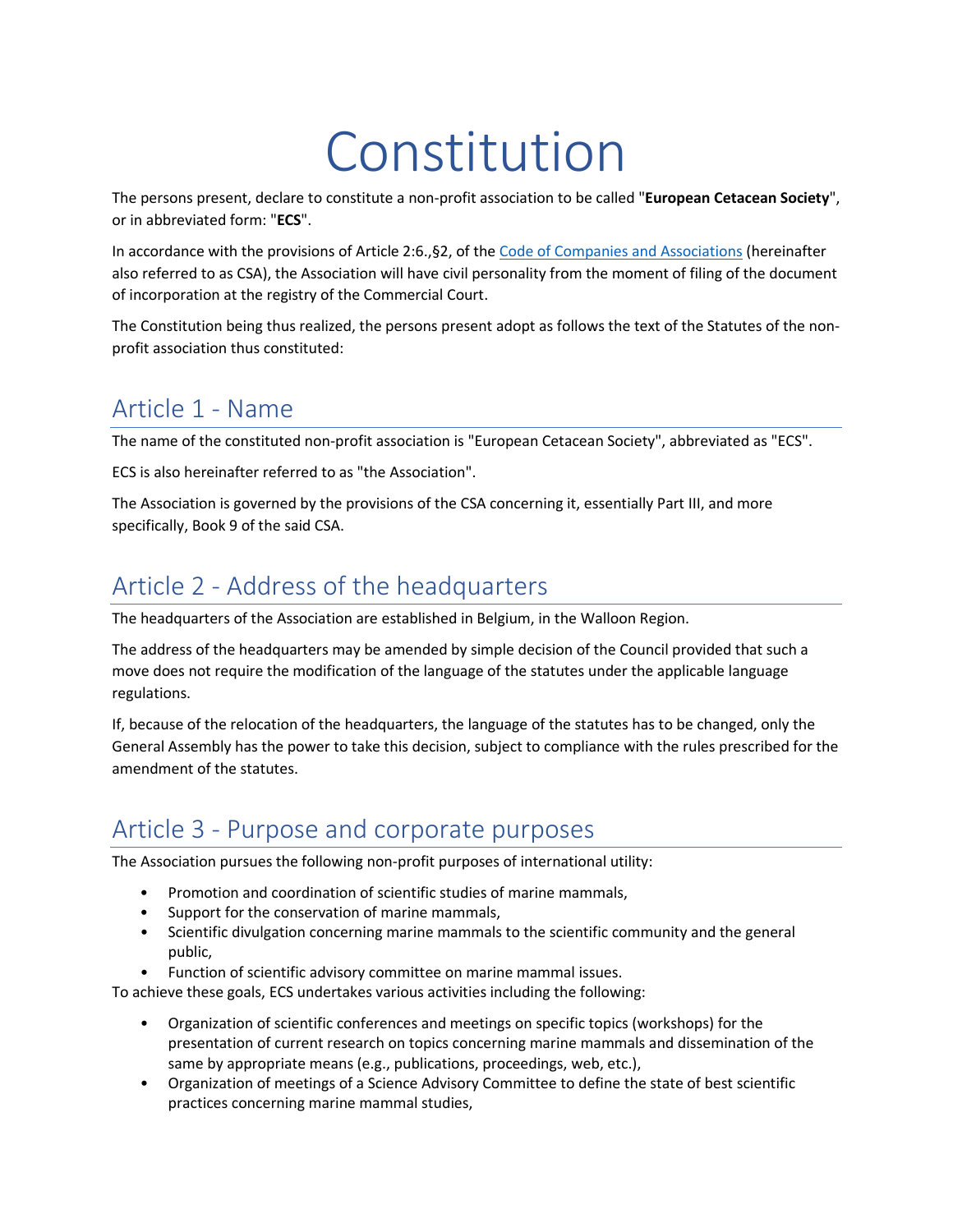• Expert advice.

The Association may perform all acts relating directly or indirectly, in whole or in part, to its objectives, or which may lead to their development or facilitate their realization.

In particular, it may lend its assistance and be interested in any way in associations, companies or organizations with purposes and activities similar to those of the Association, or that can help in the achievement or development of its purpose.

It may occasionally engage in commercial operations.

Finally, it may lend its assistance and take an interest in any activity similar to its purpose, carry out all operations directly or indirectly related to its aims and activities, create and manage any service or institution pursuing similar goals.

### Article 4 – Full members

#### 4.1 Composition

ECS is composed of at least three (3) Full Members who may be Institutions or natural persons, regardless of their nationality.

Full Member means:

- 1. the persons appearing in the constituting act, who are at the origin of the creation of the Association,
- 2. any natural or legal person, private or public, legally constituted under the laws and customs of his country of origin, such as, without limitation, a public enterprise, an association, a university, a non-commercial company, a commercial company, an institution, whose mission, and activities are related to the objectives of the Association and who have joined it.

Any Full Member, who is a natural person, shall have the right to vote at the General Assembly. Any Full Member, who is a legal person, shall also have the right to vote by the vote of its representative. Any member, both natural and legal person, enjoys all other rights within ECS, namely participation in the activities of the Association.

### 4.2 Admission

The admission of new Full Members is subject to the following conditions:

- The candidate sends a request to the Council. The Council shall deliberate on the admission of new Members by a three-quarters majority of the Members of Council present or represented and shall notify the natural person or legal entity concerned in writing of its decision. The Council does not have to justify its decision.
- Admission also becomes effective only once the membership fees have been duly paid.

Only persons who have competence and/or prestige suitable for serving the purposes and interests of the Association and who wish to devote time, work, intelligence, and all other means to the proper functioning of the Association, and to the achievement of the object and the pursuit of the aims of the Association are eligible for the status of Full Members.

### 4.3 Termination

Any Full Member ceases to be a Full Member of the ECS:

• in the event of resignation from the ECS, by sending an email to the Council,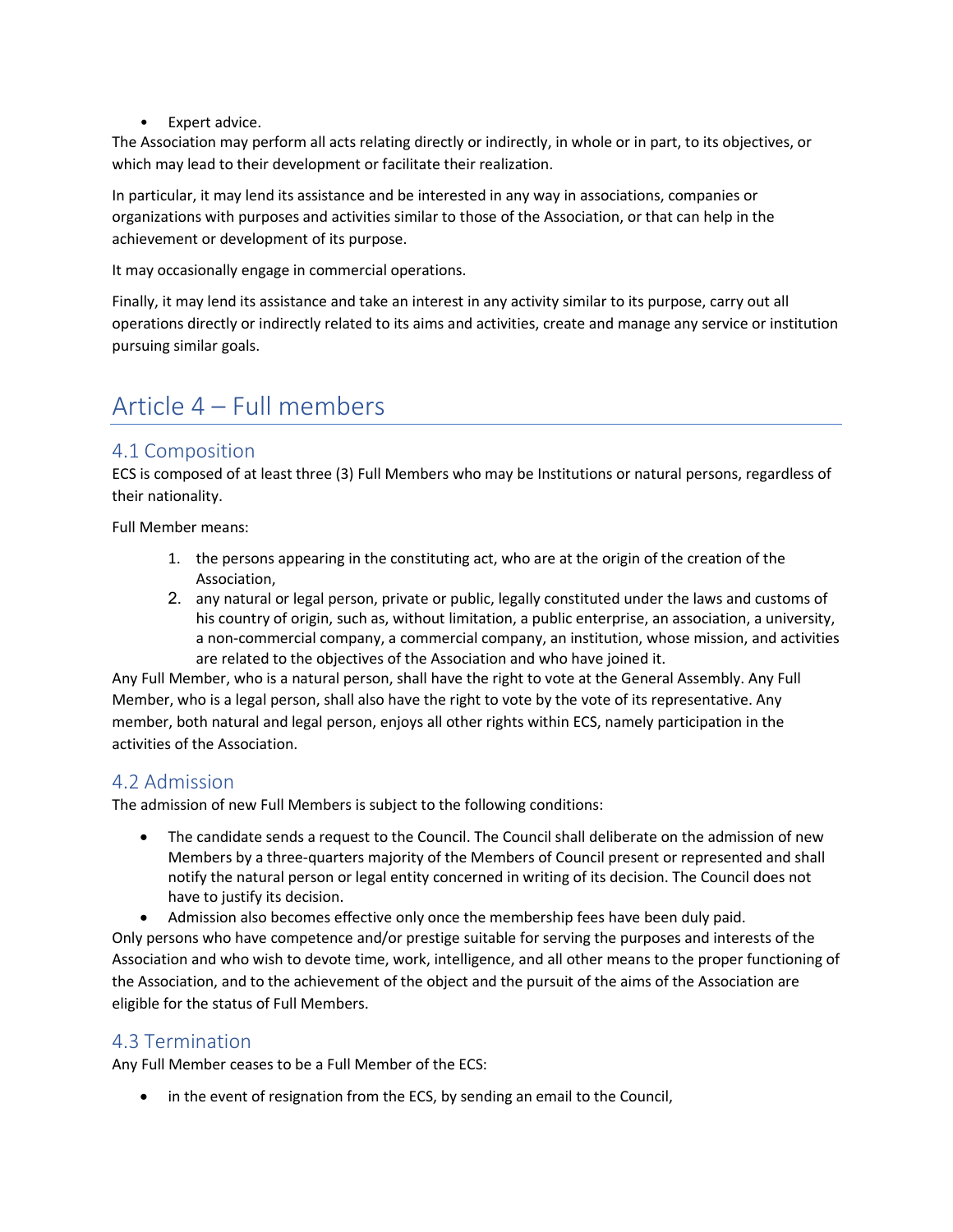- automatically, in the event of non-payment of the contribution within the time limits required by the Rules of Procedure (hereinafter also referred to as RoP),
- automatically, in the event of the death of the Member, if natural person, or dissolution of the Member, if legal person,
- in the event of exclusion decided by the General Assembly with a three-quarters majority of the actual Members present or represented, for violation of these Statutes or the Rules of Procedure, conflict of interest or lack of compatibility between the objectives of the Member and those of the Association or for any other reason that may compromise the moral and/or material interests of the Association.

The exclusion of a Full Member must be indicated in the convocation. The Full Member shall be heard. The exclusion can only be pronounced by the General Assembly, in compliance with the conditions of quorum and majority required for the amendment of the statutes.

The exclusion decision is notified by email from the Council to the Full Member concerned. This decision shall take effect immediately and shall entail the loss of any right attached to the status of Full Member.

#### 4.4 Contributions

Full Members each pay an annual fee of up to three hundred (300) EUR.

The amount of the annual fee is set by the Council.

### Article *4a* – Supporting members

#### 4bis.1 Composition

ECS may have Supporting Members, who may also be institutions or natural persons, regardless of their nationality.

A Supporting Member is any natural or legal person, private or public, legally constituted under the laws and customs of its country of origin, who intends to give their declared support to the purposes of the Association and to devolve to it an annual contribution.

Supporting Members do not participate in the General Assemblies of the Association and do not have the right to vote.

Any Supporting Member participates, if he wishes, in the activities of the Association that the statutes do not reserve for full Members or a limited public.

#### 4bis.2 Admission

The admission of new Supporting Members is subject to the following conditions:

- The candidate sends the Association an e-mail or fills out a membership form.
- Admission also becomes effective only once the membership fees have been duly paid.

#### 4bis.3 Termination

Any Supporting Member ceases to be a member of the ECS:

- in the event of resignation from the ECS, by sending an email to the Association,
- automatically, in the event of non-payment of the contribution,
- automatically, in the event of the death of the Member, if a natural person, or dissolution of the Member, if a legal person.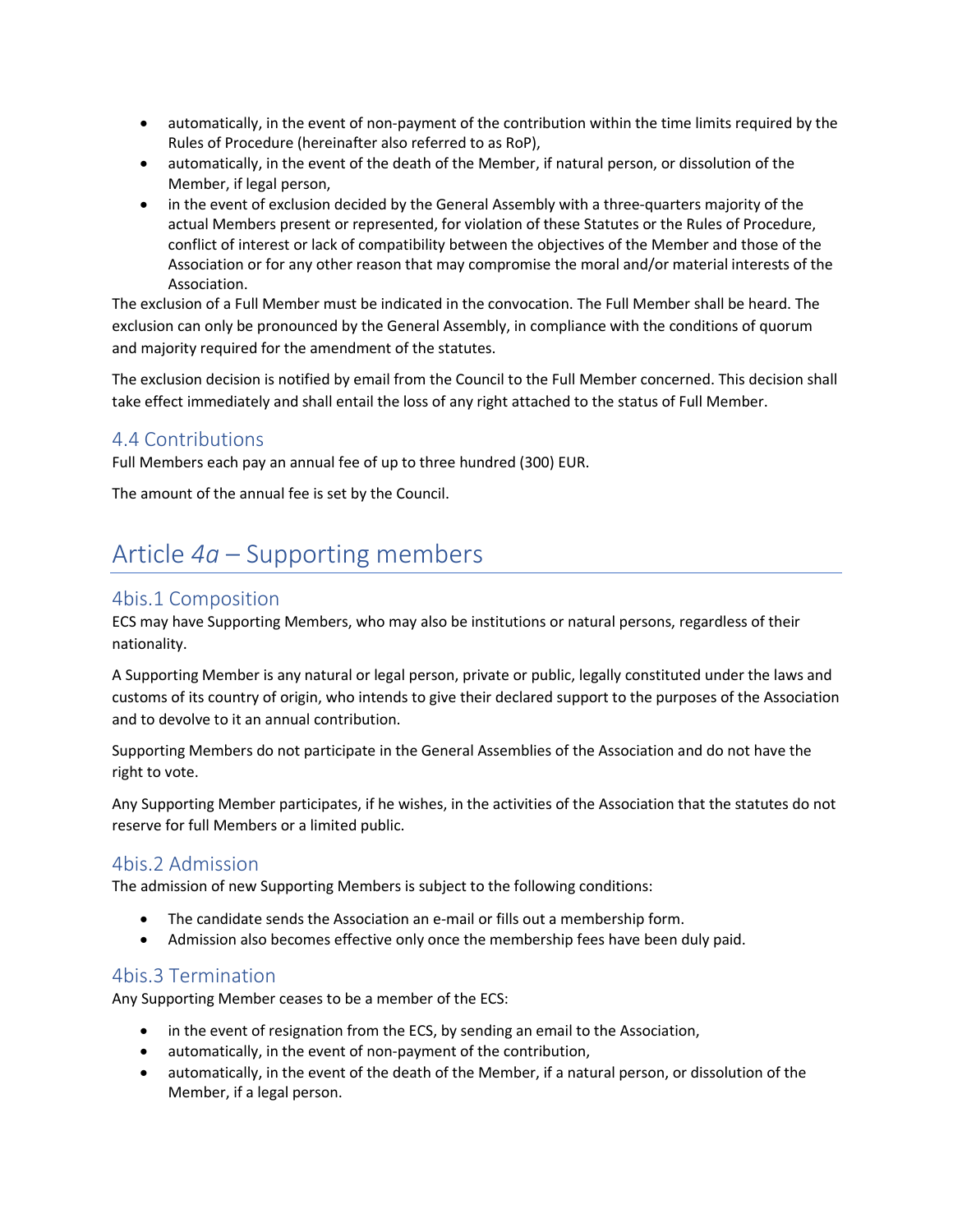• in the event of exclusion decided by the Council for conflict of interest with the objectives of the Association or for any other reason that may compromise the moral and/or material interests of the Association.

The exclusion of a Supporting Member must be indicated in the convocation of the Council. The Supporting Member must be heard if he so requests.

The exclusion decision is notified by email from the Council to the Supporting Member concerned. This decision shall take effect immediately and shall entail the loss of any right attached to the status of adherent member.

### 4bis.4 Contributions

Supporting members each pay an annual fee of up to three hundred (300) EUR.

The amount of the annual fee is set by the Council.

### Article 5 - The General Assembly

#### 5.1 Composition

The General Assembly is composed of all paid-up Full Members.

Any Full Member, who is a natural person, shall have the right to vote at the General Assembly meetings. Any Full Member, who is a legal person, shall also have the right to vote by the vote of its representative.

The Full Members of the General Assembly shall elect their President by a simple majority of the Full Members present or represented. During each election, it is possible not to elect any of the candidates.

The same Full Member may serve only once a term of office as President for a period of 4 years, except in the absence of candidates to the position or if no other Member is elected to office, in which case the term of office shall be extended for a period of one year. In the absence of candidates or elected Members, several one-year extensions may follow one another.

If the President of the General Assembly is incapacitated for any reason, the General Assembly shall be presided by the Vice-President, if there is one. Failing this, the oldest Full Member shall preside over the meeting.

#### 5.2 Responsibilities

The General Assembly has the powers reserved for it by law and by the Constitution.

The following areas, inter alia, fall within the competence of the General Assembly:

- 1. the amendment of the Constitution,
- 2. the appointment and dismissal of Members of Council and the determination of their possible remuneration,
- 3. approval of budgets and annual accounts,
- 4. Discharge of Members of Council,
- 5. the dissolution of the Association,
- 6. the exclusion of a Full Member,
- 7. the rules and procedures for the form, organisation and holding of meetings,
- 8. the approval of the constitution of working groups, on a proposal from the Council.
- 9. all other cases where required by law or Constitution.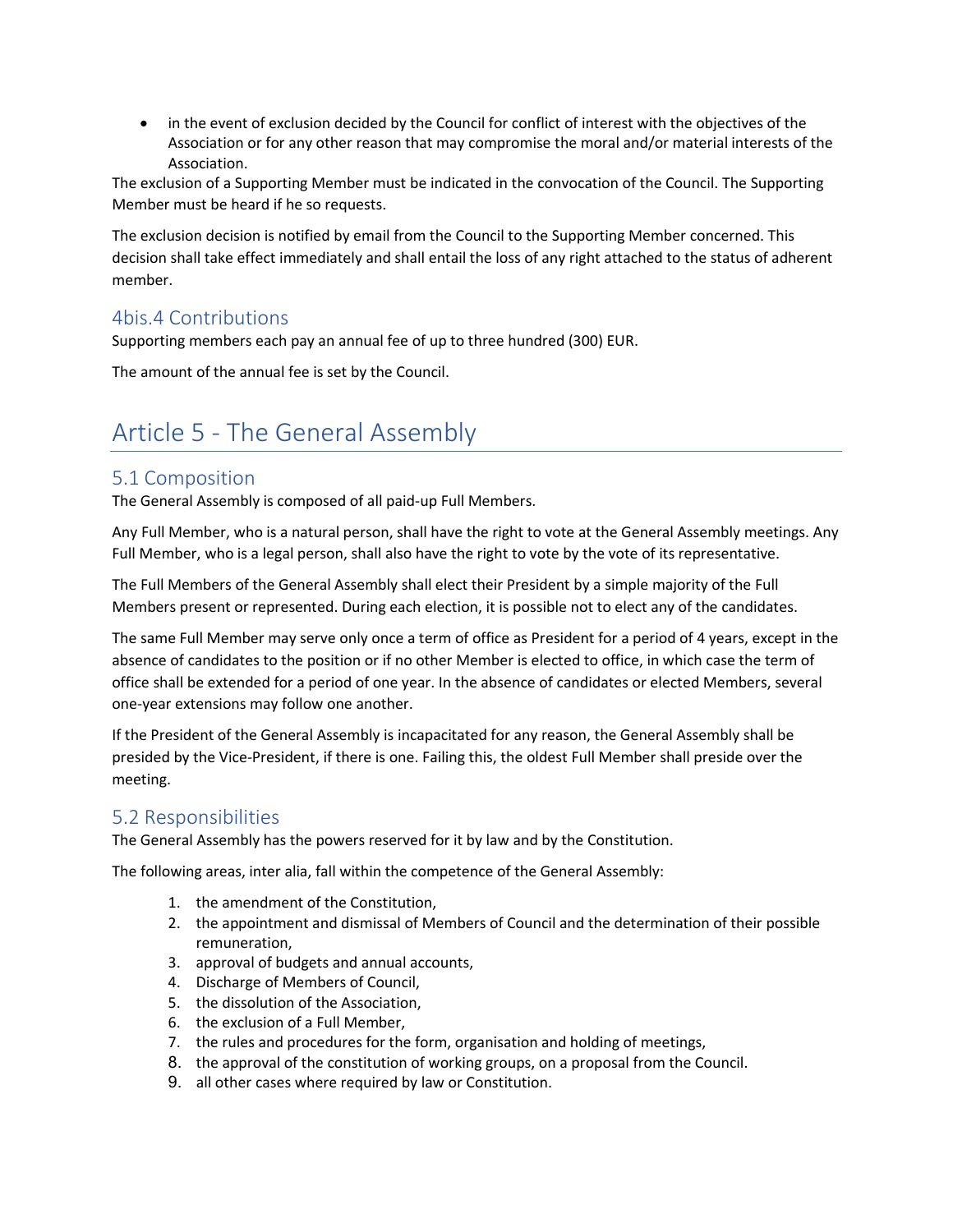#### 5.3 Meetings

The General Assembly meets as often as necessary, at least once a year at the Annual Conference of the Association, upon convocation of the Council.

A General Assembly meeting may be held at the request of the Council or at the written request of at least one fifth (1/5<sup>th</sup>) of the Full Members of the Association to the Secretary, to discuss urgent matters or in case of crisis. These topics can be both internal and external to the Association. The Secretary shall schedule the meeting as soon as possible with notification to the full Members at least two weeks (2) in advance. If necessary, the General Assembly may be held in various forms including physical meetings, videoconferences, conference calls or any other appropriate means of communication.

#### 5.4 Convocations

The convocation shall be sent in written form by any appropriate means, and in particular by e-mail, to the paid-up Full Members of the General Assembly at least six weeks (6) before the date scheduled for the meeting.

The convocation shall contain a provisional agenda and, where appropriate, the list of candidates for the Council.

Any proposal signed by at least one twentieth  $(1/20<sup>th</sup>)$  of the full Members shall be placed on the agenda.

Any Full Member wishing to include an additional item on the agenda shall send a notification to the Secretary-General no later than four (4) weeks before the General Assembly. If necessary, the amended agenda shall be transmitted to the Full Members at least two weeks (2) before the General Assembly.

Any Full Member who wishes to propose an additional candidacy to the Council shall communicate it to the Secretary no later than the day before the date fixed for the General Assembly.

The notice of meeting shall state the date, time, agenda and place of the meeting and, where appropriate in the case of an Extraordinary General Meeting, the possibility of participating by videoconference, conference call or any other appropriate means of communication.

The documents and other reports necessary for the debates shall be annexed to the meeting convocation.

Any decision requiring a vote must be mentioned as such on the agenda.

No decision may be taken on any matter which is not on the agenda, unless there is unanimous agreement to include the matter among the Full Members present or represented.

The President of the General Assembly may invite any person whose presence appears useful, as an observer or expert without the right to vote.

### 5.5 Quorum and voting

A non-Extraordinary General Assembly meets validly if at least 15% of its Full Members are present or represented. An Extraordinary General Assembly meets validly if it has 2/3<sup>rd</sup> of the number of its Full Members, present or duly represented.

In the case of a General Assembly organized by videoconference, conference call or any other appropriate means of communication, Full Members not physically present but participating in it by the means of communication specified in the convocation shall be deemed to be present.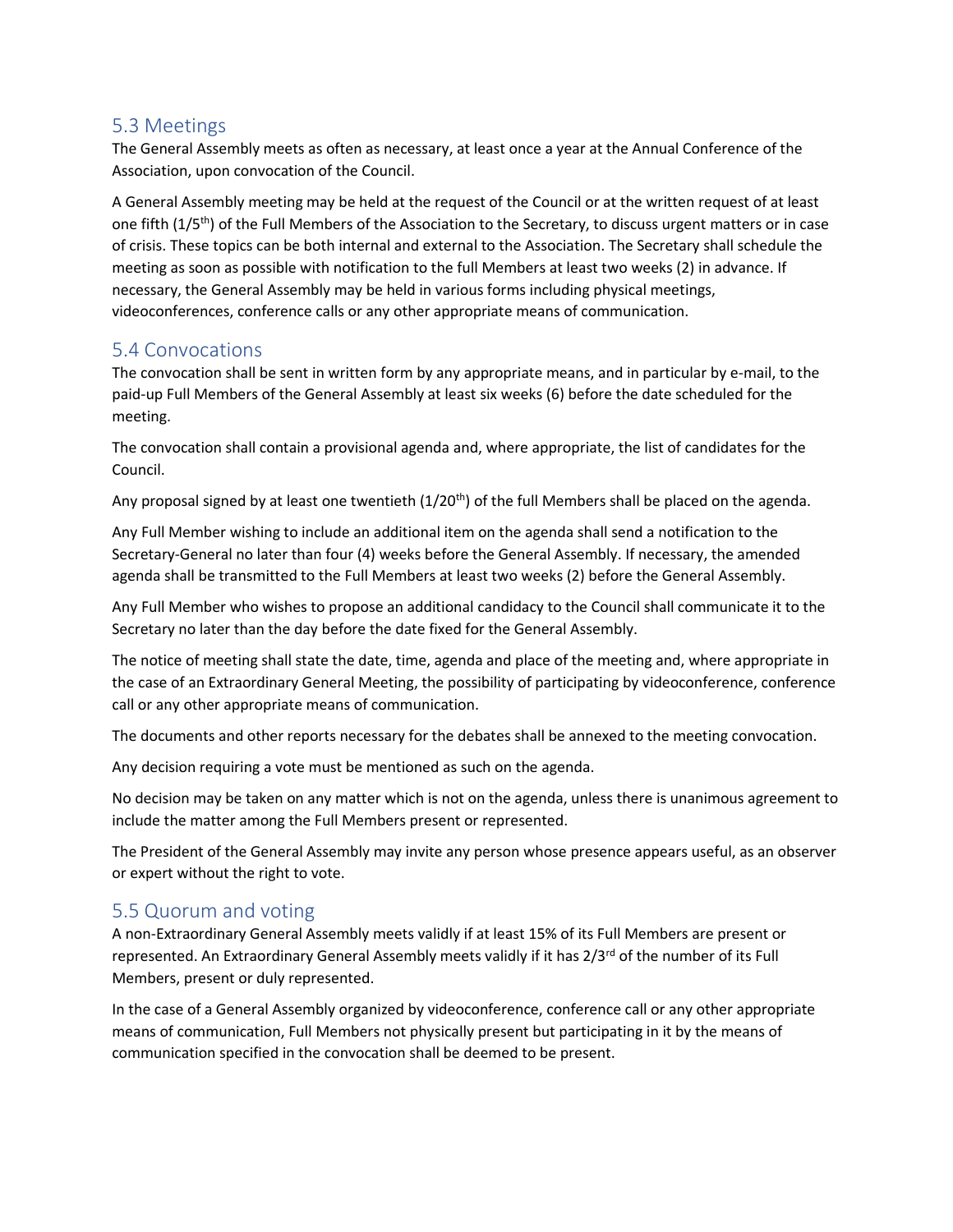If the quorum is not reached, the General Assembly shall meet again after a period of at least fifteen (15) days. It may be arranged by videoconference, conference call or any other appropriate means of communication.

The deliberations of the General Assembly at this second meeting shall be valid regardless of the number of Full Members present or represented.

Unless otherwise provided, decisions of the General Assembly other than Extraordinary shall be taken by a simple majority of the actual Members present or represented. For Extraordinary General Meetings, the qualified majority required shall be that referred to in Article 9.21 of the CSA and in any other provisions of the CSA, whether mandatory or validly derogated from.

However, decisions concerning amendments to the Constitution, or the dissolution of the Association shall be governed by the provisions of Article 12 below.

In the event of an equal tie vote, the President of the General Assembly, or any other Full Member presiding over the General Assembly in accordance with Article 5.1, shall have a casting vote.

#### 5.6 Power of Attorney

A Full Member may be represented by another Full Member. The same Full Member may not have more than one power of attorney.

The power of attorney must be in writing and signed by the represented Full Member; it must specify the purpose, place, and date of the meeting, and be communicated to the Secretary of the Association before any voting procedure.

### 5.7 Record of decisions of the General Assembly

Decisions of the General Assembly are recorded in a register signed by the President and a Member of Council; this register shall be kept by the Secretary who shall keep it at the disposal of the Full Members at the headquarters of the Association.

### Article 6 - Council

#### 6.1 Composition

The administration of the Association is entrusted to the Council composed of a maximum of eleven Members (11).

The President of the General Assembly is ex-officio Member and Chairman of the Council.

A mandate is reserved for a Student Member elected by the students present or represented in the General Assembly.

Regarding the remaining nine mandates (9), any Full Member, with the support of two other full Members, may propose to the Council one or more candidate(s) Member(s) at the latest the day before the meeting of the General Assembly. The Council presents the list of candidates to the General Assembly. The Members of Council are elected by the General Assembly.

During each election, it is possible not to elect any of the candidates presented.

If he/she is not a Member of Council, the representative of the University of Liège at the General Assembly attends the meetings of the Council in an advisory capacity.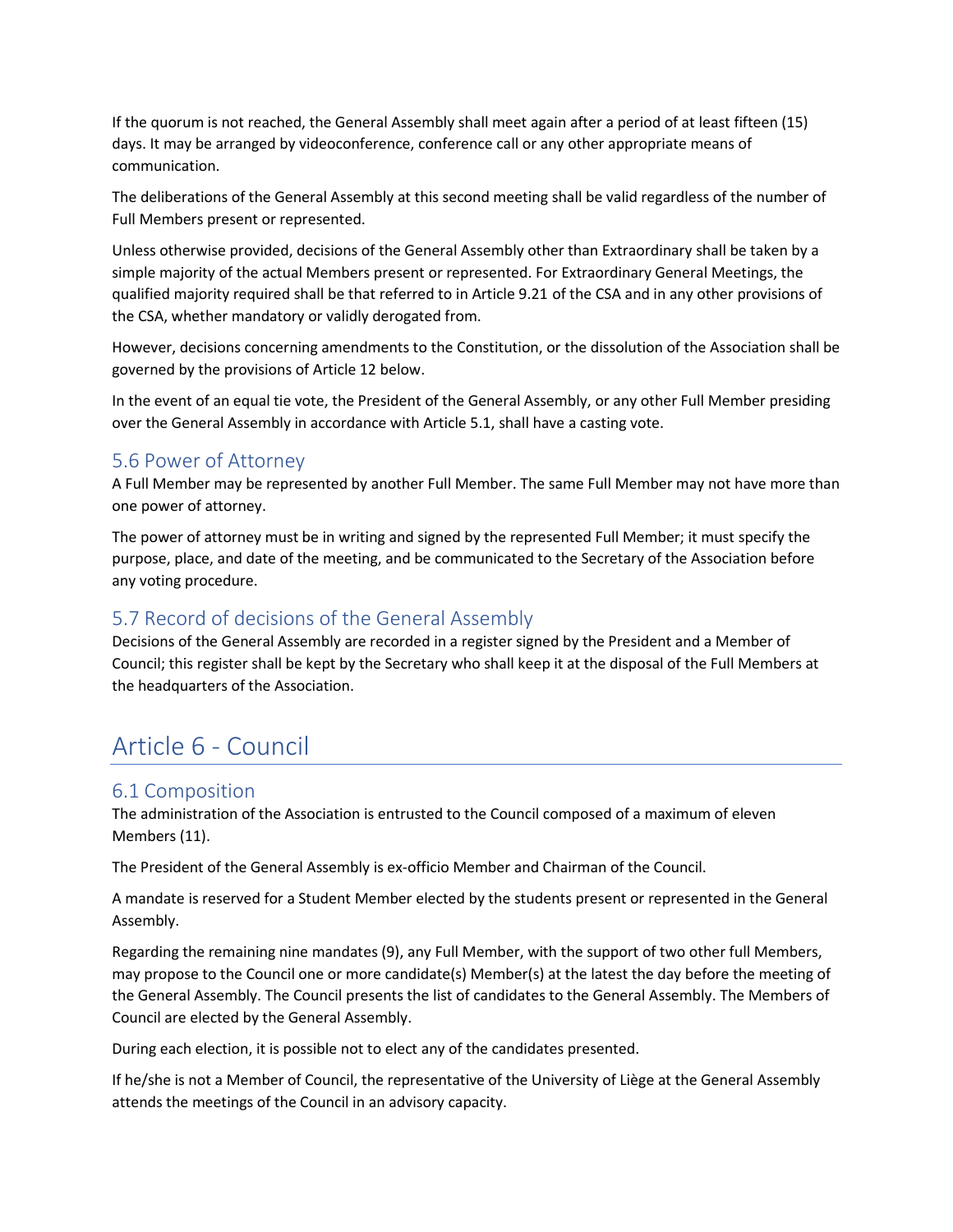The mandates are for a period of 4 years, except for the mandate of the Student Member which is for a period of 2 years. They shall take effect on the date of their election at the General Assembly meeting and shall end on the date of a General Assembly meeting during which the end of their term of office will be recorded. Mandates are renewable only after a pause of one year, except in the case of insufficient candidates or if no other Member is elected to office. In the latter case, the incumbent Members of Council may be re-elected to fill vacancies for an additional period of one (1) year. In the absence of candidates or if no other Member is elected to office, several extensions of one (1) year may follow one another.

In the event of a vacancy, the Council may co-opt one or more Members of Council until the next General Meeting.

The Council elects from among its members a Vice-President called "Secretary", a Treasurer, a Conference Coordinator, a Webeditor/Admissions Officer and a Publisher/Contact Persons Coordinator for a term of four (4) years. Only the office of Treasurer is renewable after a first term of four years (4). In the event of a vacancy in one of these functions during the term of office, the Council may appoint another Member of Council to hold it until the end of the four years (4). The Council shall ensure that the Full Members are informed thereof.

The Council may also appoint Project Consultants for specific tasks and for a maximum period of six (6) months.

It may invite to its meetings any person it deems useful.

To facilitate the transition and completion of ongoing business, the Council may authorize outgoing Members of Council to attend it until (and including) the next preparatory meeting for the General Assembly meeting. They have an advisory voice.

### 6.2 Responsibilities

The Council has all management and administrative powers, subject to the powers reserved for the General Assembly. It acts collectively.

In particular, it has the following functions:

- organize, in collaboration with the working groups referred to in paragraph 5, the activities of the Association,
- report to the Full Members via a newsletter at least once a year, and to the meeting of General Assembly,
- in case of emergency, respond immediately, on behalf of the Association, to official requests and notifications that are directly related to scientific advice on marine mammals, without prior consultation of the Full Members. In this case, if possible, the opinion of Full Members with relevant expertise in the field shall be sought. Replies shall be communicated to the Full Members without delay. In the case of matters with political implications or aimed at specific national interests, the Council does not give an official response but merely informs the Full Members and gives advice only internally within the Association, in accordance with the aims of the Association as defined in Article 3.

The Council may delegate the day-to-day management of the Association to a Member of Council or an officer whose powers it shall determine.

It may also take responsibility and confer special powers to one or more persons.

The Council may establish working groups when they are necessary for the performance of specific tasks. The continuation of these working groups is, however, subject to the approval of the next General Assembly by a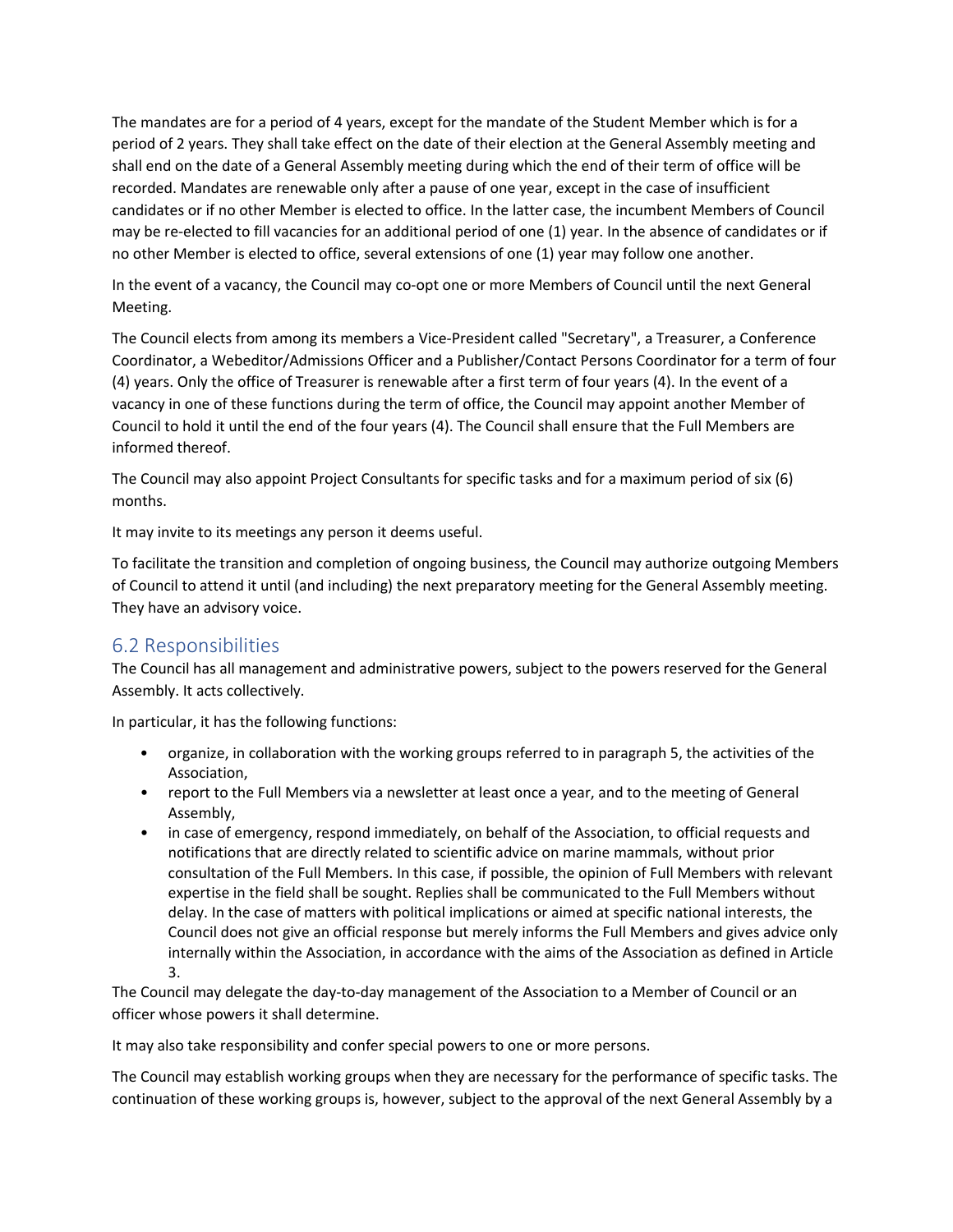two-thirds majority (2/3rd). The General Assembly shall fix the term of office of the Full Members of these groups.

#### 6.3 Meetings and convocations

The Council shall meet as often as necessary, without fixed periodicity and by any means, upon convocation by the President/Chair or at the written request of the majority of the Members of Council and addressed to the President/Chair.

In the event of a videoconference or conference call, votes will be cast or confirmed by any appropriate written means, including by e-mail.

#### 6.4 Quorum and voting

The Council may only validly deliberate if at least three (3) Members of Council are present or represented.

Decisions are adopted by an absolute majority of the Members of Council present or represented.

All decisions shall be taken by at least two Members of Council.

In the event of a tie, the President/Chair shall have the casting vote.

### 6.5 Power of Attorney

A Member of Council may be represented by another Member of Council.

The power of attorney must be in writing and signed by the principal; it must specify the nature, place and date of the meeting, and be communicated to the Secretary of the Association before any voting procedure.

### 6.6 Record of Decisions

Resolutions shall be entered in a register signed by the President/Chair.

The Register shall be maintained by the Secretary.

### 6.7 Termination of service

The functions performed by the Members of Council cease in the event of death, resignation, incapacity, expiry of the term of office not followed by renewal or dismissal.

The Members of Council may be dismissed, by decision of the General Assembly by secret ballot by a qualified majority of two-thirds of the Full Members present or represented:

- in the event of a significant breach of their obligations,
- in the event of a breach of this Constitution and/or the Rules of Procedure,
- for any reason that may be prejudicial to the moral and/or material interests of the Association.

Such a vote may be requested by a petition that gathers the signature of at least twenty percent (20%) of the Full Members.

Before any decision on dismissal is taken, the General Assembly will hear the arguments of the Member of Council concerned.

The President of the General Meeting will notify the decision of dismissal to the Member of Council concerned by registered mail with acknowledgment of receipt, within fifteen (15) days of the vote.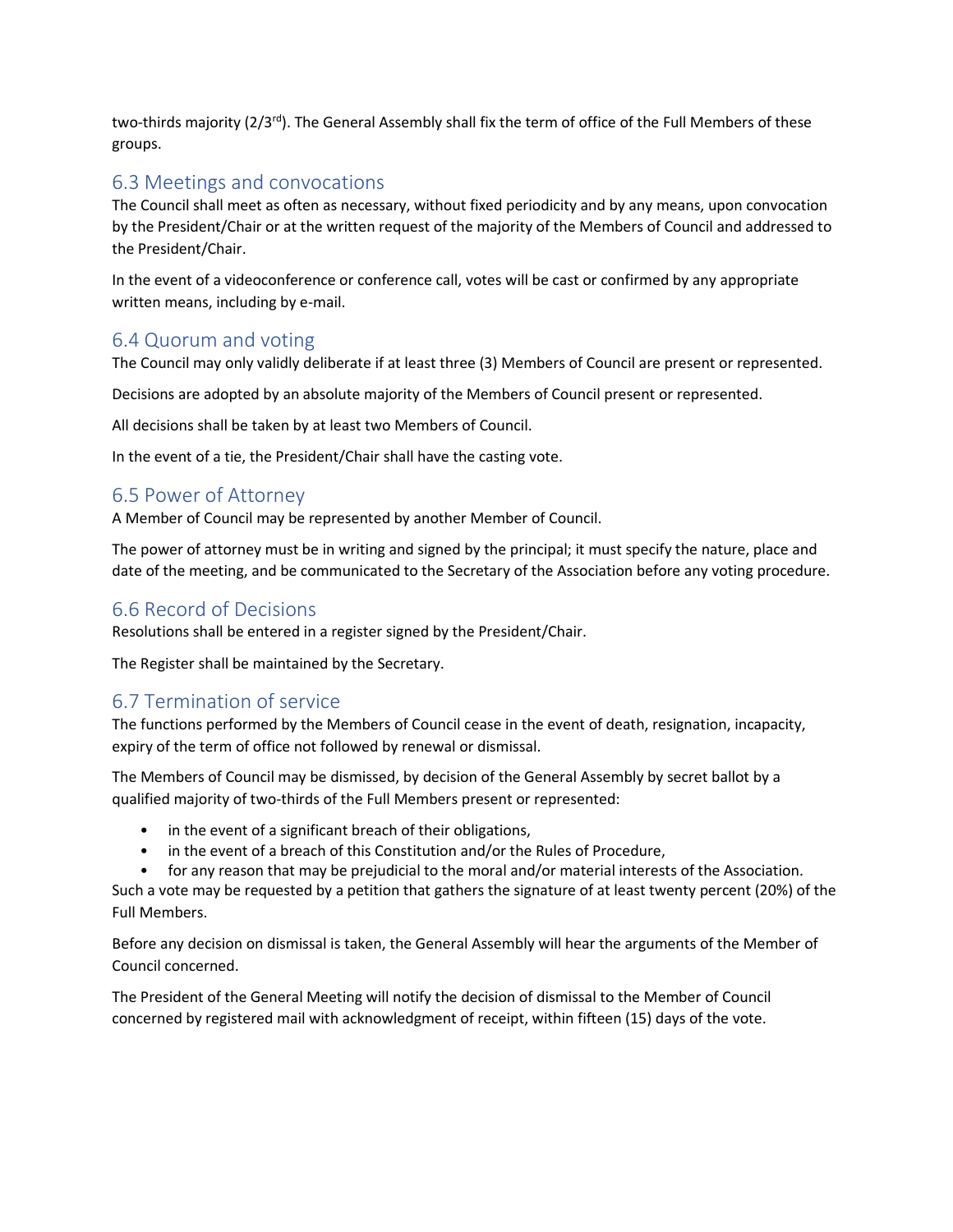# Article 7 – Day-to-day management

The Council may delegate the daily management of the Association, with the use of a signature relating to such management, to one or more persons individually acting as a body. The Association may designate as Daily Manager a Member of Council, a Full Member or a third party.

The powers of the Daily Management Body shall be limited to daily management acts.

However, the Council may delegate certain special mandates to Daily Managers. Restrictions on the powers of the Daily Management Body shall not apply to third parties even if they are published.

The term of office of the Daily Managers, possibly renewable, is fixed by the Council and is a maximum of four (4) years. If the Daily Manager also exercises the function of Member of Council, the end of the term of office of Member of Council automatically entails the end of the term of office as Daily Manager. If the Council wants to keep this person in the position of Daily Manager, it must make a new decision.

The Council may, at any time and without having to justify itself, terminate the function exercised by a Daily Manager.

### Article 8 - Representation of the Association vis-à-vis third parties and in court

All acts binding on the Association are signed by two (2) Members of Council among them: the President/Chair, the Vice-President/Secretary or the Treasurer, who will exercise the function of general representative body of the Association and authorized in this capacity to represent the Association vis-à-vis third parties, except special powers of attorney of the latter designating one of the Full Members of the Association for this purpose. The President/Chair, the Vice-President/Secretary and the Treasurer will not have to justify to third parties the powers conferred for this purpose.

Restrictions on the powers of the general representative body shall not be enforceable against third parties even if they are published.

The term of office, possibly renewable, is fixed by the Council and is a maximum of four (4) years. The term of office ends automatically when the person in charge of general representation loses his or her status as a Member of Council.

The Association is also validly represented for acts of daily management by the delegate or delegates to this management which, as a body, will not have to justify a prior decision.

### Article 9 - Publication

All acts relating to the appointment, dismissal and termination of the functions of Members of Council and Full Members authorized to represent the Association or Daily Managers, in accordance with the law, shall be communicated to the registry of the Commercial Court to be attached to the file of the Association and published, at the expense of the Association, to the annexes to the Moniteur Belge.

### Article 10 – Activity report, budget and accounts

The financial year begins on 1<sup>st</sup> January and ends on 31<sup>st</sup> December.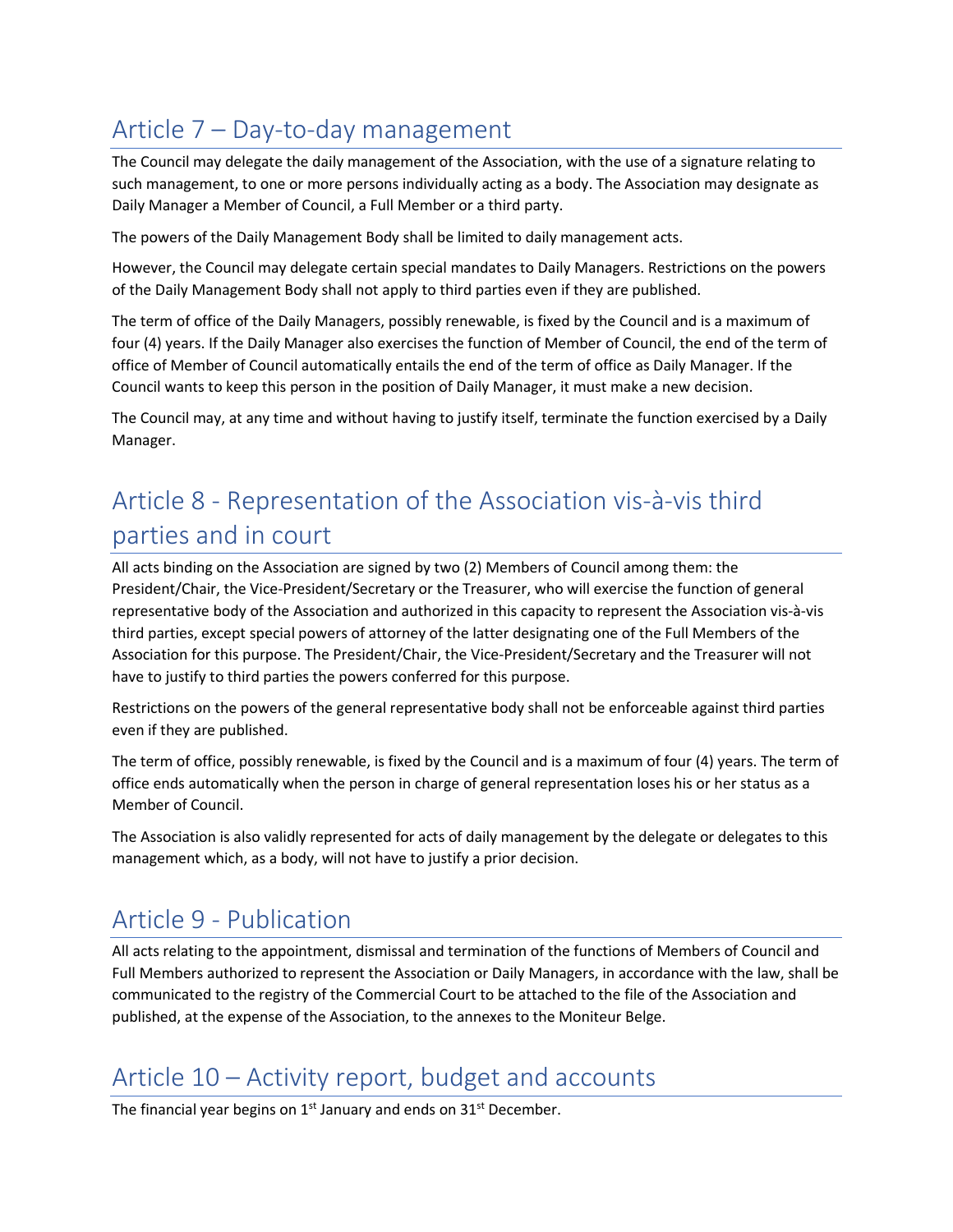The Council submits an annual activity report including the accounts of the previous year to the General Assembly meeting for approval and the budget for the following year.

Annual accounts are filed in accordance with the law.

The audit of the financial situation, the annual accounts, and the regularity of the transactions to be recorded in the annual accounts under the law or the Constitution shall be carried out in accordance with the legal provisions.

### Article 11- Rules of Procedure

The Rules of Procedure are adopted by the Council within the limits set by law and by this Constitution. It is brought to the attention of the Full Members by e-mail or, failing that, by another means accepted for convocations.

# Article 12 - Amendment of the Constitution and dissolution of the Association

Without prejudice to Articles 2:109 to 2:113, 9:21 of the CSA, any proposal to amend this Constitution or to dissolve the Association must come from the Council or at least half (1/2) of the Full Members of the Association.

The Council shall inform the full Members of the Association of any proposal to amend the Constitution or to dissolve the Association two (2) months before the date of the General Assembly set to vote on such amendments.

The quorum of presence required in this case shall be two-thirds ( $2/3<sup>rd</sup>$ ) of the actual Members present or represented, without taking into account abstentions in the numerator.

A two-thirds majority  $(2/3^{rd})$  is required for decision-making. If the change concerns the corporate purpose, a four-fifths majority (4/5th) is required, without taking into account abstentions in the numerator.

However, if the quorum of attendance is not reached, a new General Assembly is convened under the same conditions as above. If this General Assembly still does not reach the quorum of two-thirds presence, a third General Assembly convened under the same conditions adopts a final and valid decision on the proposal in question, regardless of the number of Full Members present or represented.

In the event of a dissolution, the General Assembly determines the method of dissolution and liquidation of the Association, decides on the allocation of any net assets after liquidation and determines the institution(s), organization(s) or association(s) beneficiary pursuing a similar disinterested goal.